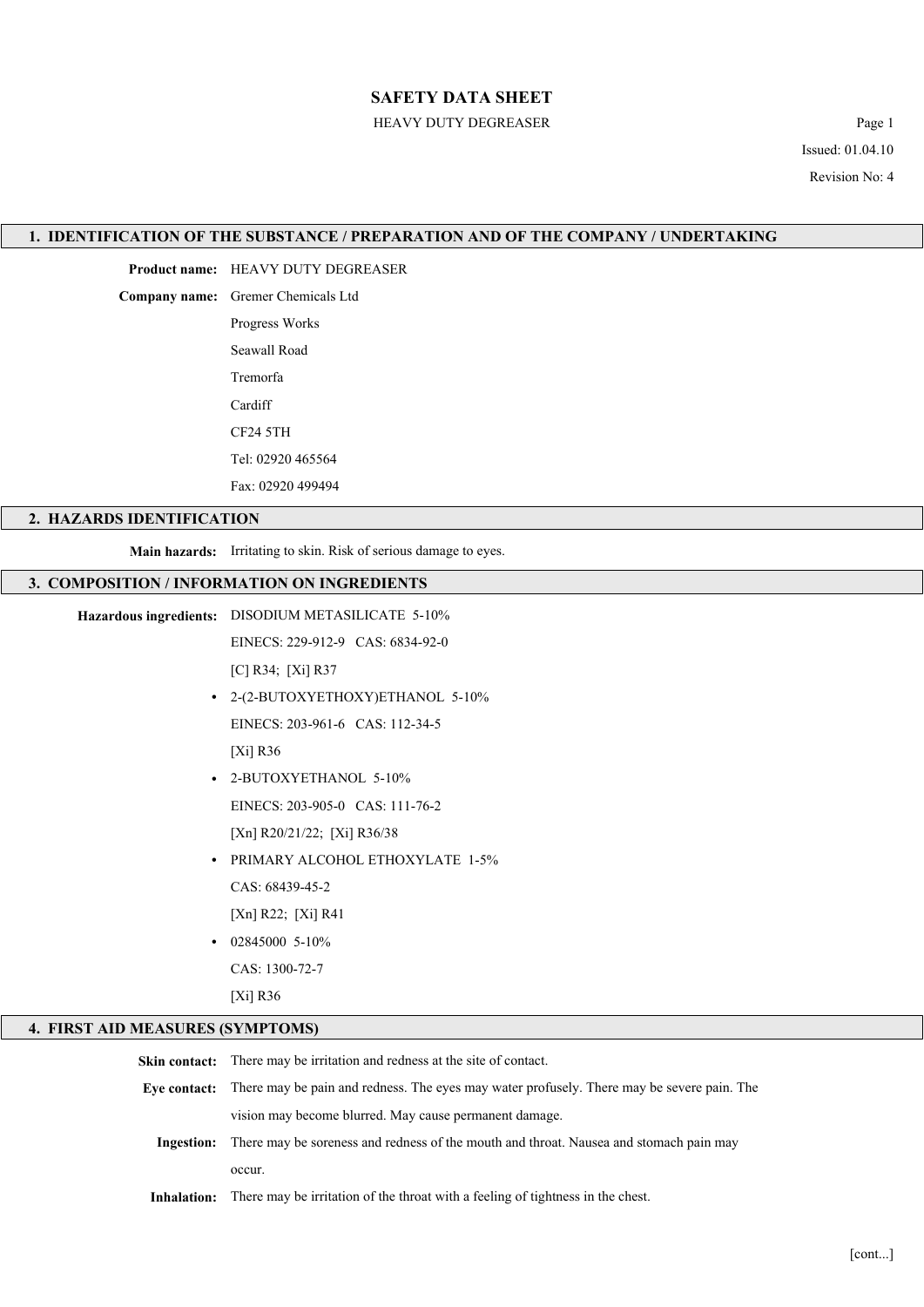HEAVY DUTY DEGREASER Page 2

| 4. FIRST AID MEASURES (ACTION)        |                                                                                                                             |  |  |  |  |
|---------------------------------------|-----------------------------------------------------------------------------------------------------------------------------|--|--|--|--|
|                                       | Skin contact: Remove all contaminated clothes and footwear immediately unless stuck to skin. Wash                           |  |  |  |  |
|                                       | immediately with plenty of soap and water.                                                                                  |  |  |  |  |
| Eve contact:                          | Bathe the eye with running water for 15 minutes. Transfer to hospital for specialist examination.                           |  |  |  |  |
| <b>Ingestion:</b>                     | Wash out mouth with water. Do not induce vomiting. If conscious, give half a litre of water to                              |  |  |  |  |
|                                       | drink immediately. Consult a doctor.                                                                                        |  |  |  |  |
|                                       | Inhalation: Remove casualty from exposure ensuring one's own safety whilst doing so.                                        |  |  |  |  |
| 5. FIRE-FIGHTING MEASURES             |                                                                                                                             |  |  |  |  |
|                                       | Extinguishing media: Suitable extinguishing media for the surrounding fire should be used. Use water spray to cool          |  |  |  |  |
|                                       | containers.                                                                                                                 |  |  |  |  |
|                                       | Exposure hazards: In combustion emits toxic fumes.                                                                          |  |  |  |  |
|                                       | Protection of fire-fighters: Wear self-contained breathing apparatus. Wear protective clothing to prevent contact with skin |  |  |  |  |
|                                       | and eyes.                                                                                                                   |  |  |  |  |
| <b>6. ACCIDENTAL RELEASE MEASURES</b> |                                                                                                                             |  |  |  |  |
|                                       | Personal precautions: Mark out the contaminated area with signs and prevent access to unauthorised personnel. Do            |  |  |  |  |
|                                       | not attempt to take action without suitable protective clothing - see section 8 of SDS. Turn                                |  |  |  |  |
|                                       | leaking containers leak-side up to prevent the escape of liquid.                                                            |  |  |  |  |
|                                       | <b>Environmental precautions:</b> Do not discharge into drains or rivers. Contain the spillage using bunding.               |  |  |  |  |
|                                       | Clean-up procedures: Absorb into dry earth or sand. Transfer to a closable, labelled salvage container for disposal by      |  |  |  |  |
|                                       | an appropriate method.                                                                                                      |  |  |  |  |
| 7. HANDLING AND STORAGE               |                                                                                                                             |  |  |  |  |
|                                       | Handling requirements: Avoid direct contact with the substance. Ensure there is sufficient ventilation of the area. Avoid   |  |  |  |  |
|                                       | the formation or spread of mists in the air.                                                                                |  |  |  |  |
|                                       | Storage conditions: Store in cool, well ventilated area. Keep container tightly closed.                                     |  |  |  |  |
|                                       | Suitable packaging: Must only be kept in original packaging.                                                                |  |  |  |  |
|                                       | 8. EXPOSURE CONTROLS / PERSONAL PROTECTION                                                                                  |  |  |  |  |
|                                       |                                                                                                                             |  |  |  |  |
|                                       | Hazardous ingredients: 2-(2-BUTOXYETHOXY)ETHANOL<br>WEL (8 hr TWA): 67.5 mg/m3 WEL (15 min STEL): 101.2 mg/m3               |  |  |  |  |
|                                       | · 2-BUTOXYETHANOL                                                                                                           |  |  |  |  |
|                                       | WEL (8 hr TWA): 25 ppm WEL (15 min STEL): 50 ppm                                                                            |  |  |  |  |
| <b>Engineering measures:</b>          | Ensure there is sufficient ventilation of the area.                                                                         |  |  |  |  |
| <b>Respiratory protection:</b>        | Self-contained breathing apparatus must be available in case of emergency.                                                  |  |  |  |  |
| Hand protection: Protective gloves.   |                                                                                                                             |  |  |  |  |
| Eye protection:                       | Tightly fitting safety goggles. Ensure eye bath is to hand.                                                                 |  |  |  |  |
|                                       | Skin protection: Protective clothing.                                                                                       |  |  |  |  |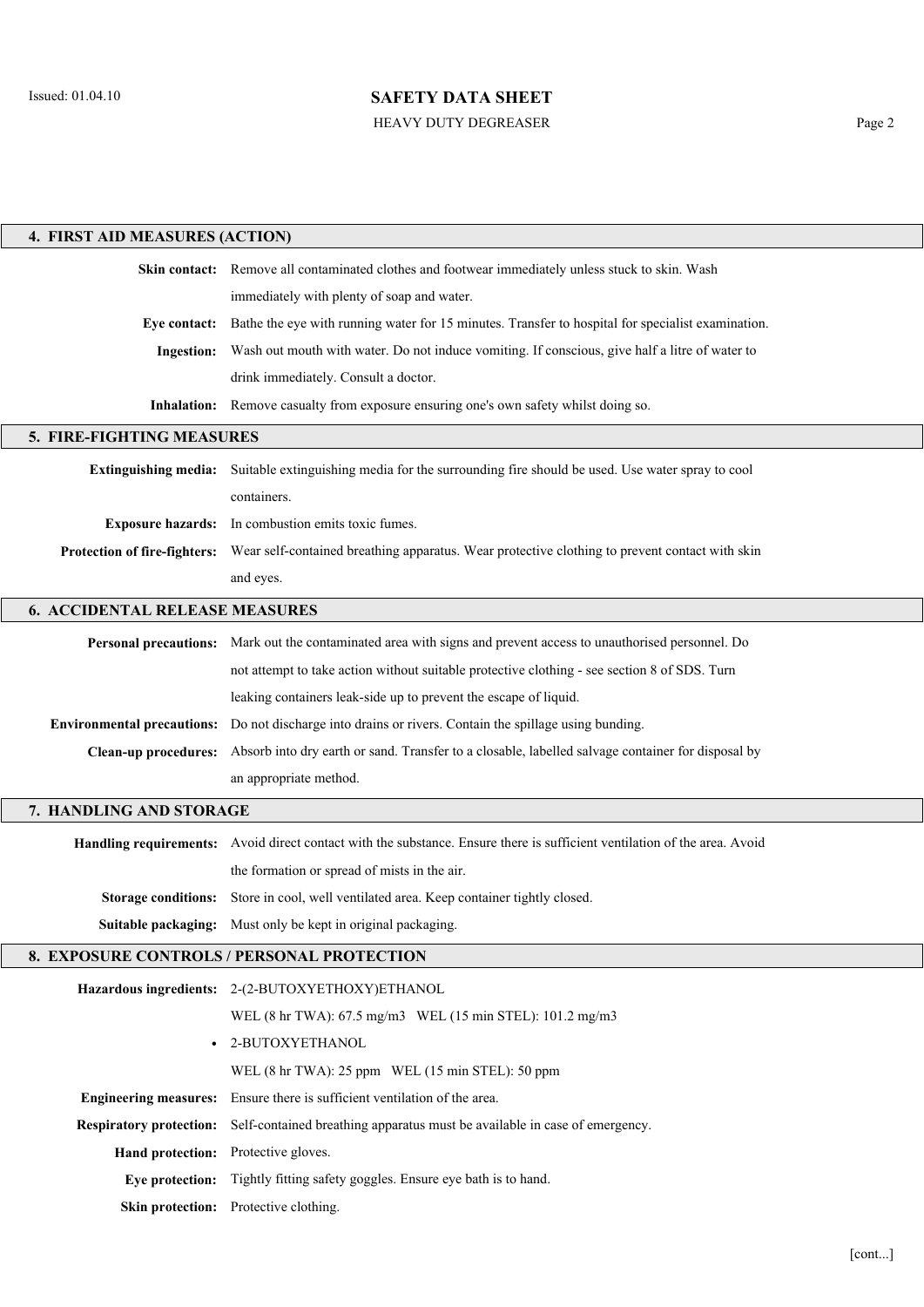# HEAVY DUTY DEGREASER Page 3

| 9. PHYSICAL AND CHEMICAL PROPERTIES |                                                                                                  |  |  |  |  |
|-------------------------------------|--------------------------------------------------------------------------------------------------|--|--|--|--|
|                                     | State: Liquid                                                                                    |  |  |  |  |
|                                     | Colour: Colourless                                                                               |  |  |  |  |
| Odour:                              | Characteristic odour                                                                             |  |  |  |  |
| Oxidising:                          | Non-oxidising (by EC criteria)                                                                   |  |  |  |  |
| Solubility in water: Soluble        |                                                                                                  |  |  |  |  |
|                                     | Also soluble in: Most organic solvents.                                                          |  |  |  |  |
|                                     | Viscosity: Non-viscous                                                                           |  |  |  |  |
| Flash point <sup>o</sup> C: 70      |                                                                                                  |  |  |  |  |
|                                     | pH: >12.5                                                                                        |  |  |  |  |
| <b>10. STABILITY AND REACTIVITY</b> |                                                                                                  |  |  |  |  |
|                                     | Stability: Stable under normal conditions.                                                       |  |  |  |  |
| Conditions to avoid: Heat.          |                                                                                                  |  |  |  |  |
|                                     | Materials to avoid: Strong oxidising agents. Strong acids.                                       |  |  |  |  |
|                                     | Haz. decomp. products: In combustion emits toxic fumes.                                          |  |  |  |  |
| 11. TOXICOLOGICAL INFORMATION       |                                                                                                  |  |  |  |  |
|                                     | Hazardous ingredients: DISODIUM METASILICATE                                                     |  |  |  |  |
|                                     | ORL MUS LD50 770 mg/kg                                                                           |  |  |  |  |
|                                     | ORL RAT LD50 1153 mg/kg                                                                          |  |  |  |  |
| $\bullet$                           | 2-(2-BUTOXYETHOXY)ETHANOL                                                                        |  |  |  |  |
|                                     | ORL MUS LD50 6050 mg/kg                                                                          |  |  |  |  |
|                                     | ORL RAT LD50 4500 mg/kg                                                                          |  |  |  |  |
| $\bullet$                           | 2-BUTOXYETHANOL                                                                                  |  |  |  |  |
|                                     | IVN RAT LD50 307 mg/kg                                                                           |  |  |  |  |
|                                     | ORL MUS LD50 1230 mg/kg                                                                          |  |  |  |  |
|                                     | ORL RAT LD50 470 mg/kg                                                                           |  |  |  |  |
| $\bullet$                           | PRIMARY ALCOHOL ETHOXYLATE                                                                       |  |  |  |  |
|                                     | ORL RAT LD50 >200<2000 mg/kg                                                                     |  |  |  |  |
| $\bullet$                           | 02845000                                                                                         |  |  |  |  |
|                                     | ORL RAT LD50 >7000 mg/kg                                                                         |  |  |  |  |
|                                     | Routes of exposure: Refer to section 4 of SDS for routes of exposure and corresponding symptoms. |  |  |  |  |
| <b>12. ECOLOGICAL INFORMATION</b>   |                                                                                                  |  |  |  |  |
|                                     | Hazardous ingredients: PRIMARY ALCOHOL ETHOXYLATE                                                |  |  |  |  |

Mobility: Readily absorbed into soil.

Persistence and degradability: Biodegradable.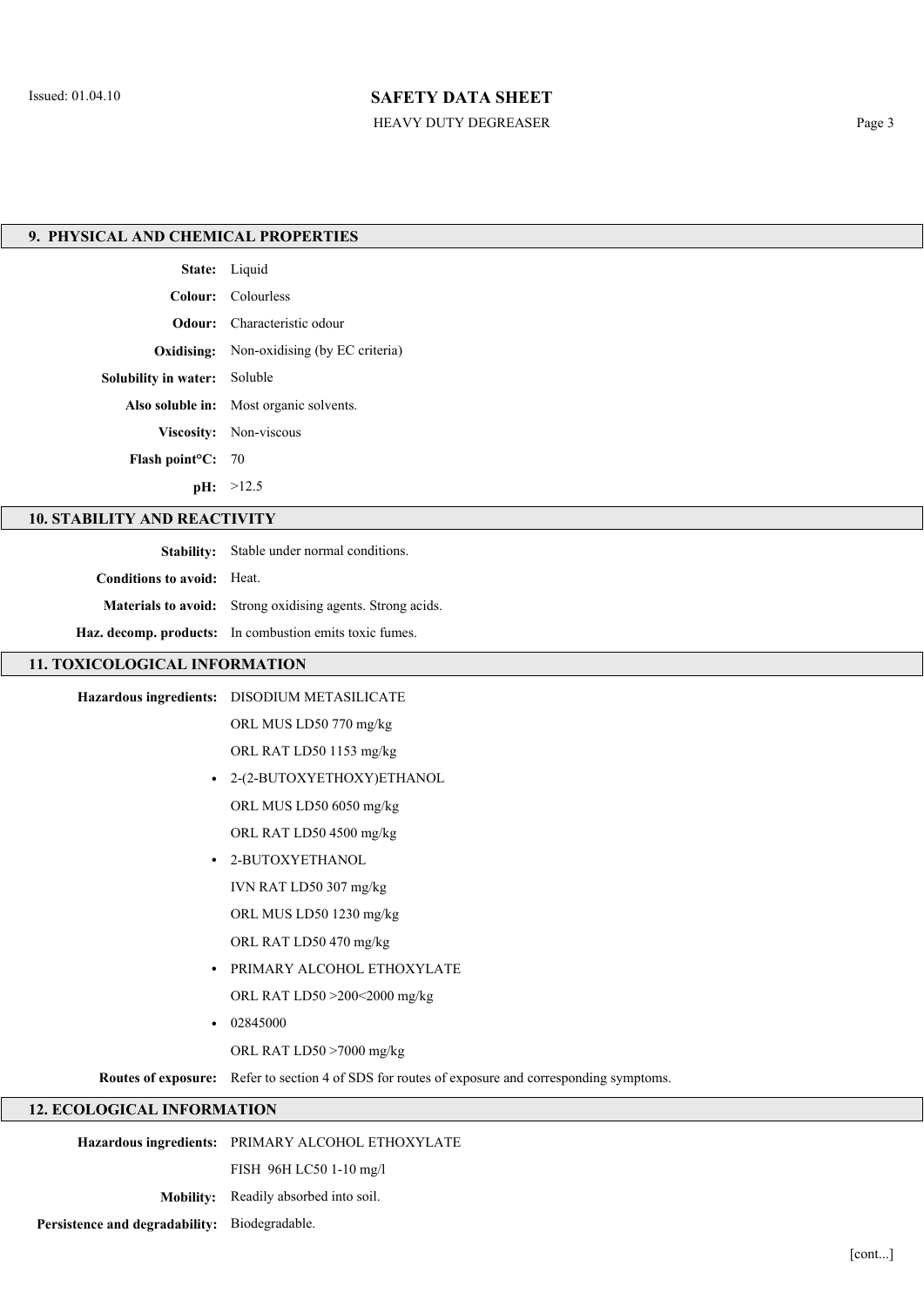## HEAVY DUTY DEGREASER Page 4

Bioaccumulative potential: No bioaccumulation potential.

Other adverse effects: Negligible ecotoxicity.

## 13. DISPOSAL CONSIDERATIONS

NB: The user's attention is drawn to the possible existence of regional or national regulations regarding disposal.

### 14. TRANSPORT INFORMATION

| ADR / RID                         |                                                                                                            |  |
|-----------------------------------|------------------------------------------------------------------------------------------------------------|--|
| UN no: 1760                       | <b>ADR Class: 8</b>                                                                                        |  |
| Packing group: III                | Classification code: C9                                                                                    |  |
|                                   | Shipping name: CORROSIVE LIQUID, N.O.S. (DISODIUM METASILICATE)                                            |  |
| Labelling: 8                      | Hazard ID no: 80                                                                                           |  |
|                                   | <b>CORROSIVE</b>                                                                                           |  |
| <b>IMDG / IMO</b>                 |                                                                                                            |  |
| UN no: 1760                       | Class: 8                                                                                                   |  |
| Packing group: III                | EmS: 8-15                                                                                                  |  |
| <b>Marine pollutant:</b> .        |                                                                                                            |  |
| Labelling: 8                      |                                                                                                            |  |
| IATA / ICAO                       |                                                                                                            |  |
| UN no: 1760                       | Class: 8                                                                                                   |  |
| Packing group: III                |                                                                                                            |  |
|                                   | Packing instructions: 818(P&CA); 820(PAO)                                                                  |  |
| Labelling: 8                      |                                                                                                            |  |
| <b>15. REGULATORY INFORMATION</b> |                                                                                                            |  |
| Hazard symbols: Irritant.         |                                                                                                            |  |
|                                   |                                                                                                            |  |
|                                   | Risk phrases: R38: Irritating to skin.                                                                     |  |
|                                   | R41: Risk of serious damage to eyes.                                                                       |  |
|                                   | Safety phrases: S26: In case of contact with eyes, rinse immediately with plenty of water and seek medical |  |
|                                   | advice.                                                                                                    |  |
|                                   | S39: Wear eye / face protection.                                                                           |  |
|                                   |                                                                                                            |  |